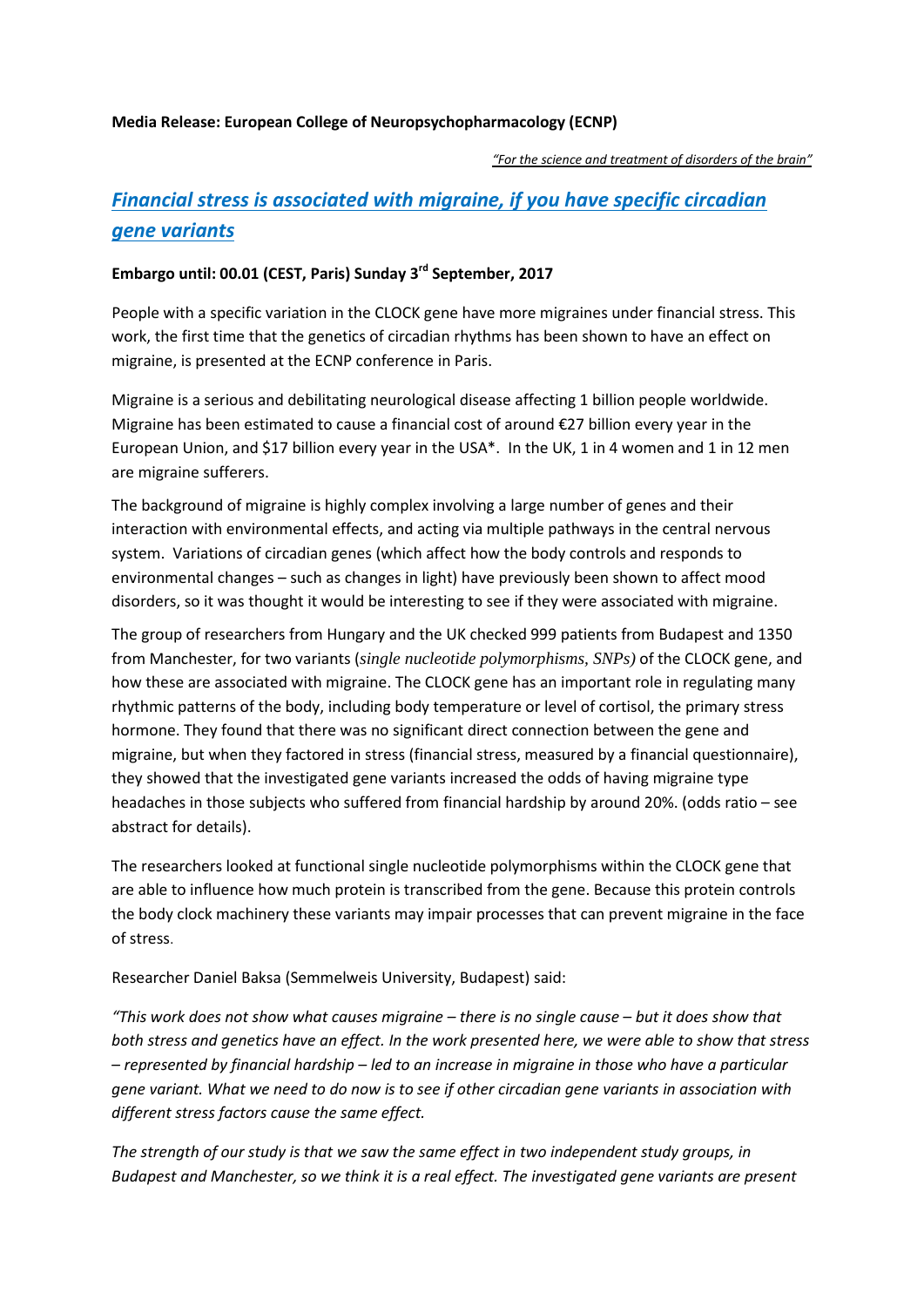*in around 1/3 of the population, so they are common variants with small effect size. Our results shed light on one specific mechanism that may contribute to migraine. What it does mean is that for many people, the stress caused by financial worries can physically affect you. Migraine involves a huge health and financial burden each year, so any steps we can take to help patients understand their condition will be really welcome."* 

#### Commenting, Professor Andreas Reif (University Hospital, Frankfurt) said:

*"This is a really interesting study on the interaction of genetics with stress in migraine. The studied gene is involved in the circadian system, which has previously been shown to be implicated in mental disorders such as bipolar disorder, which intriguingly is comorbid with migraine. Thus, this study might provide a clue how these diseases might be linked on the genetic level which is interesting as such. But even beyond this, the study demonstrates how an environmental risk factor exerts its effect only in the presence of a given genetic risk factor. This has not been done to a great extent in migraine, making this study an exciting new lead."*

*\*Se[e https://www.news-medical.net/health/Economic-Impact-of-Migraines.aspx](https://www.news-medical.net/health/Economic-Impact-of-Migraines.aspx)*

**ENDS**

### **Notes for Editors**

### *Please mention the ECNP Conference in any story resulting from this press release*

#### *The European College of Neuropsychopharmacology (ECNP)*

The ECNP is an independent scientific association dedicated to the science and treatment of disorders of the brain. It is the largest non-institutional supporter of applied and translational neuroscience research and education in Europe. Website: [www.ecnp.eu](http://www.ecnp.eu/)

The 30th annual ECNP Congress takes place from 2<sup>nd</sup> to 5<sup>th</sup> September in Paris. It is Europe's premier scientific meeting for disease-oriented brain research, annually attracting between 4,000 and 6,000 neuroscientists, psychiatrists, neurologists and psychologists from around the world. Congress website[: http://2017.ecnp.eu/](http://2017.ecnp.eu/)

#### **P.1.a.004 Financial hardship may trigger migraine through circadian dysregulation – a possible role for the CLOCK gene**

D. Baksa, X. Gonda, A. Edes, E. Szabo, N. Kocsel, A. Galambos, G. Kokonyei, N. Eszlari, P. Petschner, G. Bagdy, G. Juhasz For full affiliations see 'programme' section of conference website:

**Objectives** Patients with mood disorder often show biological rhythm-related symptoms, and evidence suggest connection between mood disorders and different circadian genes [1]. There is a well-known comorbidity between migraine and mood disorders, with an overlap in their genetic factors [2], and migraine attacks are frequently triggered by different external and internal changes in rhythmicity – such as stress, hormonal fluctuations, weather changes, sleep deprivation and other alterations of daily routine [3]. Therefore, circadian genes could also play a role in migraine. The CLOCK gene is a central component of the circadian clock, a transcriptional activator effecting the transcription of downstream circadian genes; and it has been associated with mood disorders [1], thus it's a good candidate gene for migraine, too. Our goal was to test two functional SNPs of the circadian CLOCK gene (rs10462028 and rs3749474) to identify their possible influence on migraine.

**Methods** 2349 subjects (720 males and 1629 females) were recruited through general practices and advertisements from Manchester (n=1350) and Budapest (n=999) (aged between 18 and 60). The probability of migraine status was measured by the ID-Migraine Questionnaire. Chronic stress was defined by financial status derived from the background